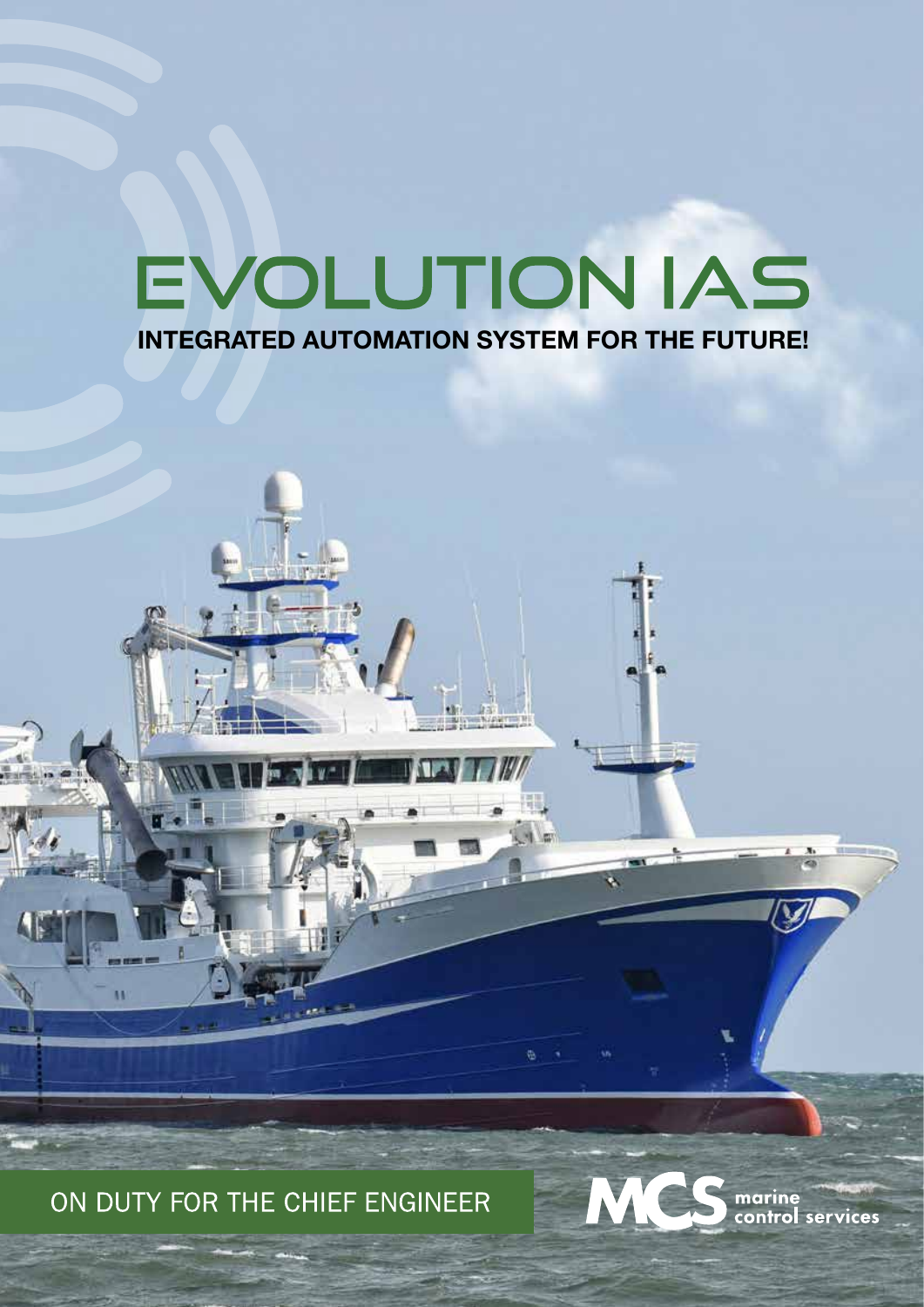### **SYSTEM CONFIGURATION**



### EVOLUTION IAS



### **STANDARD FEATURES**

Standardized alarm visualization with

- List of all active alarms with time stamp
- List of unacknowledged alarms with time stamp
- List of suppressed alarm
- List of disabled alarms
- Alarm/event indication
- Trend and historical data
- MP selection with detailed parameter facilities

### **MIMICS - CUSTOMIZED PROCESS MIMICS**

- Customized piping diagrams
- Customized realistic gauge panels
- Clear process data indication and control
- Based on scalable vector graphic technology
- Automatically adapting to different monitor sizes and format
- User definable zoom factor for each workstation

#### **HARDWARE - STANDARD**

- 35mm DIN Rail modules with rugged stainless steel cover
- Galvanic isolated I/O design
- Integrated earth-fault monitoring on I/O
- Fanless process server with redundant solid state disk
- Compact XAS system

#### **APPLICATIONS**

- Basic monitoring functions
- Exhaust gas mean value supervision
- Historical reports and alarm statistics
- Level gauging, volume calculation, trim correction
- Standby pump control
- Valve control
- Automatic functions - Bilge
- 
- Ballast transfer & exchange - Fuel transfer and filling
- Auto heeling
- FO consumption and performance monitoring
- Liquid cargo management
- Power Management
- Interfaces
- Deck light control



e Θ